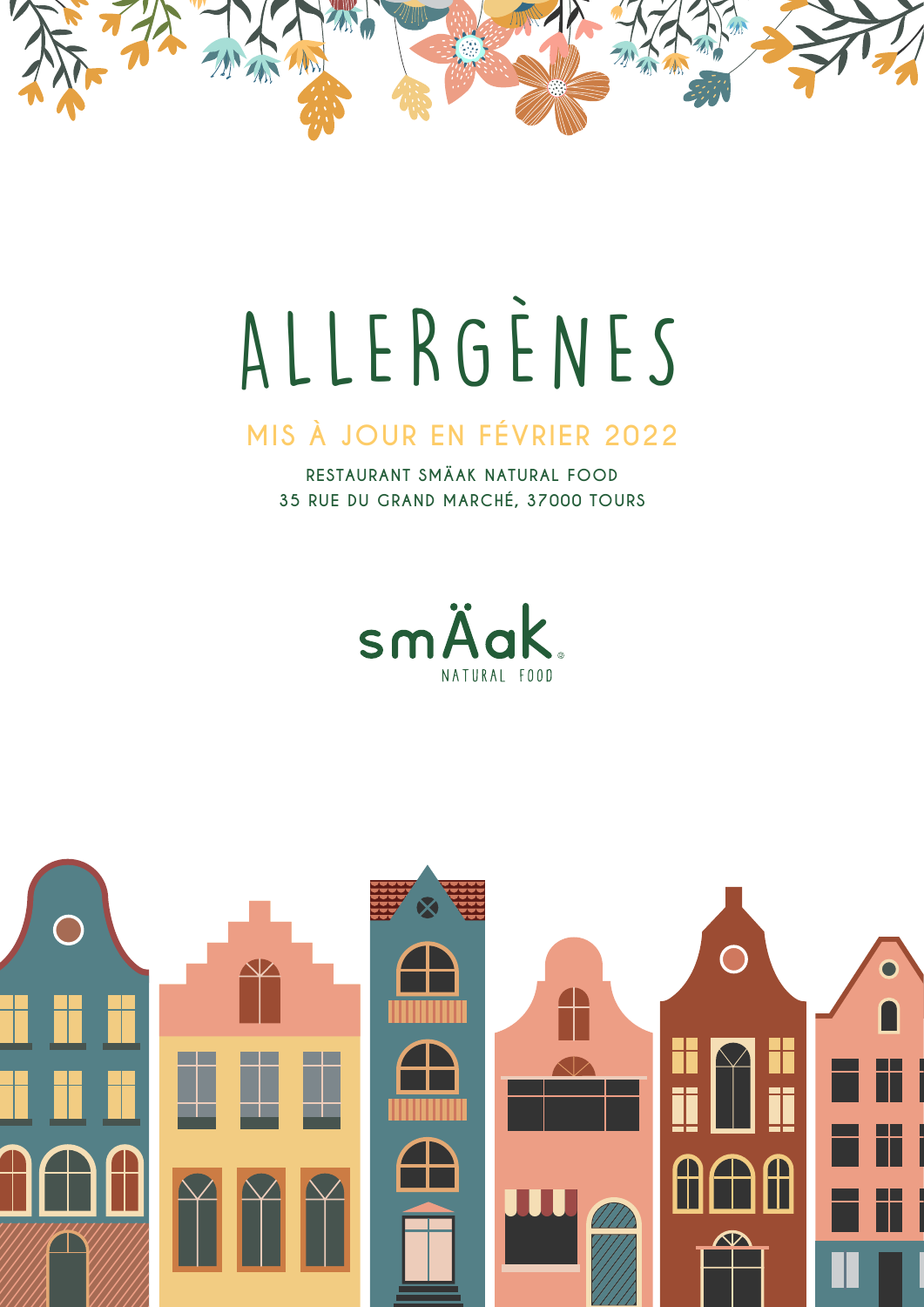

#### **LISTE DES ALLERGÈNES 3**

- **SAUCES 4**
- **VELVET PØTET** (PARMENTIER) **4**
	- **SALAD BØWL 5**
		- **WRÄAP 5**
			- **KRØK 6**
			- **EXTRA 6**
	- **BRØD (PAIN) 7**
		- **RØKKBRØD 7**
			- **DESSERT 8**
		- **BOISSONS 9**

**EN CAS D'ALLERGÈNES, MERCI DE PRÉCISER VOS ALLERGIES AU MOMENT DE VOTRE PRISE DE COMMANDE**

B

● ● ● n n

 $P^2$ 

nin

Ali A

li î

∰ Ш

A

AA

ii ii

AÆ



ii<br>Añ

<u>AAA</u>

î li<br>A li

li î

ê ji ê

üä

AAA

▦

ii î

ì li ê

m

řÊ

a a a

ii ii ii

**A** 

d<br>A<br>A

n a s

a a a

Föt

ii M H<sup>A</sup>T

AAA

000

i il

ĩĩ

**AAf** 

n

Ц

<u>ii ii ii</u>

Ħ

 $\overline{\phantom{a}}$ 

ir<br>Il

**AAf** 

E

ü

Ħ

 $\bar{\bm{\oplus}}$ 

in<br>A<br>fi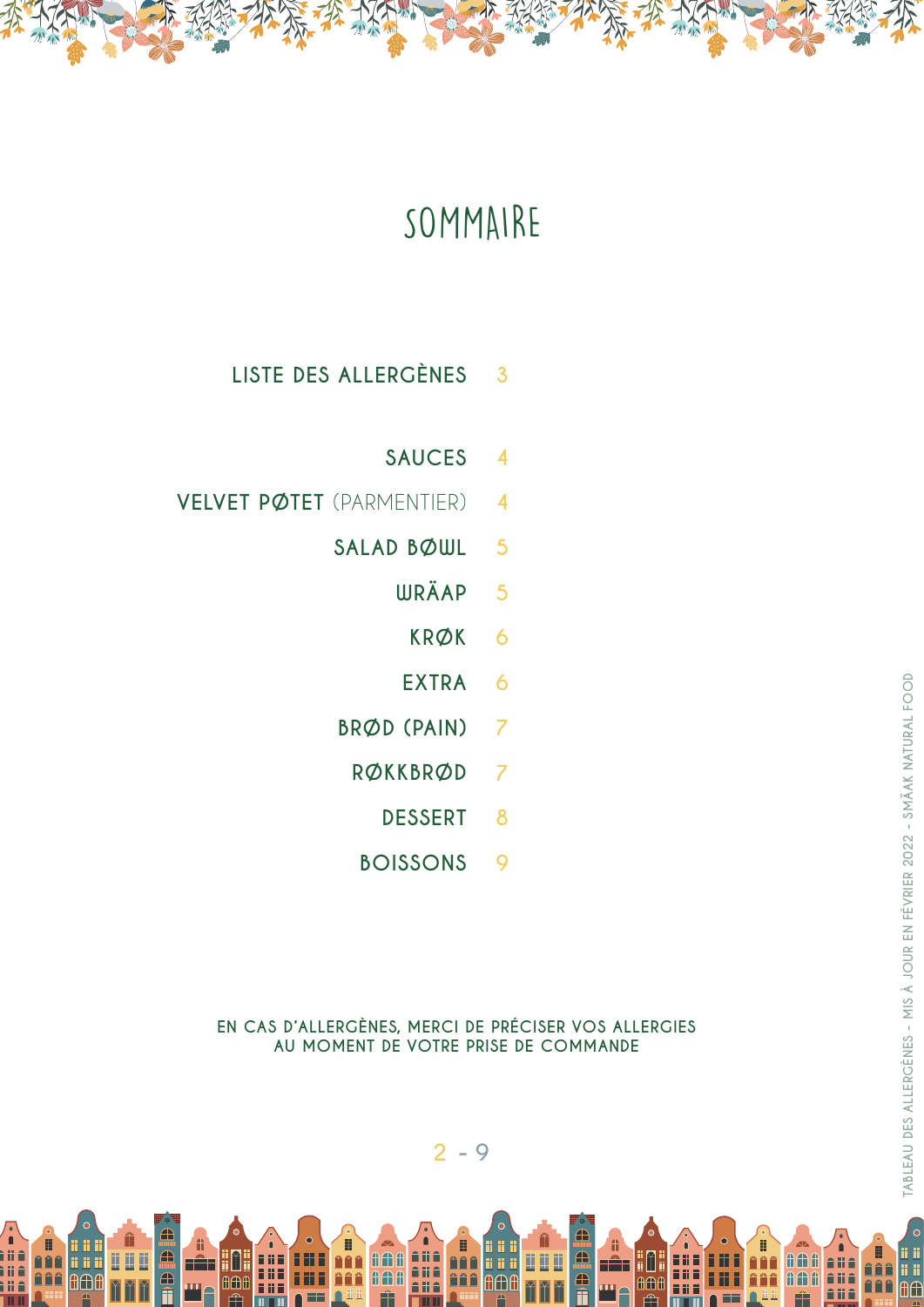## LISTE DES ALLERGÈNES



 $3 - 9$ 

 $\bullet$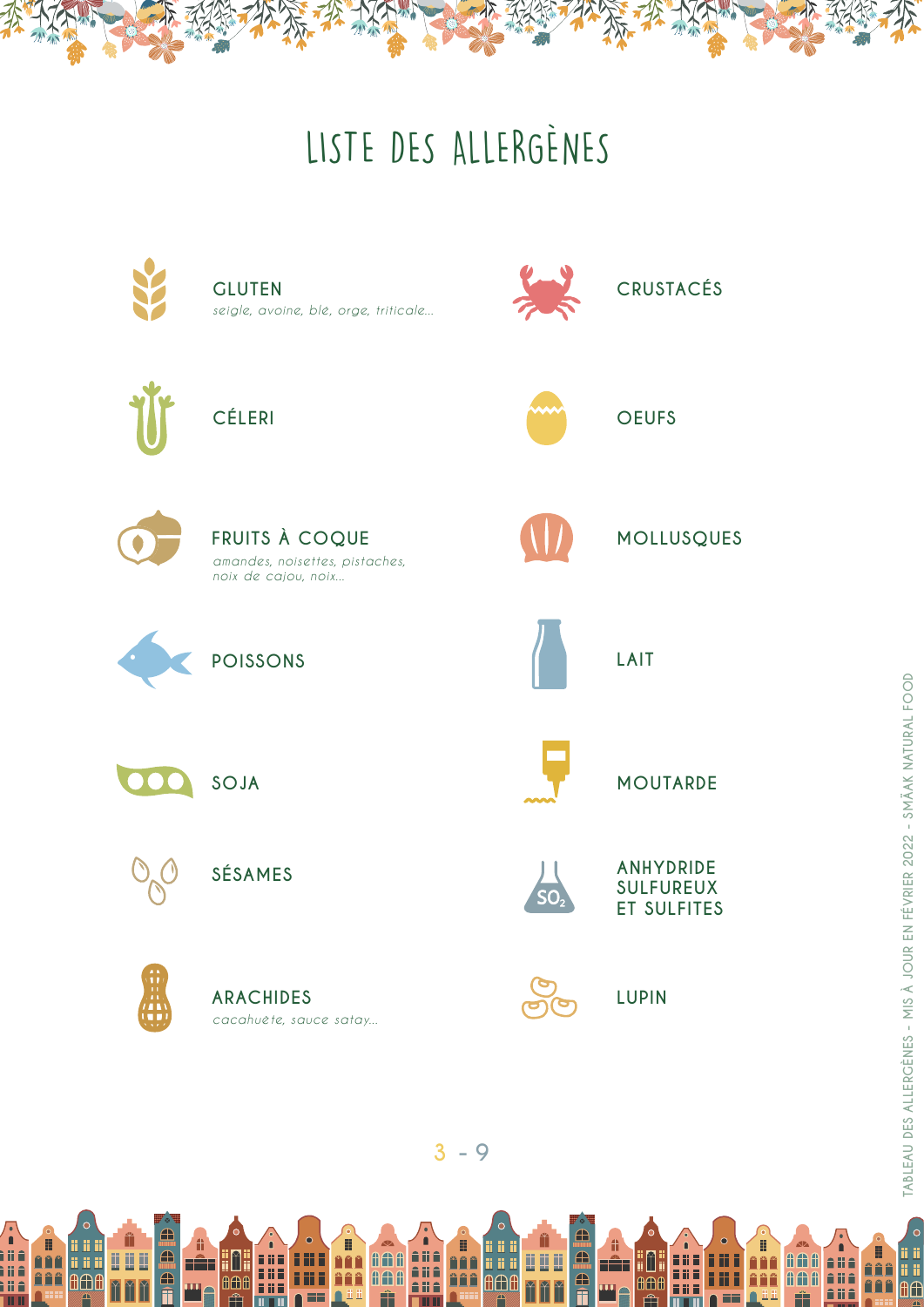

EN CAS D'ALLERGIES, MERCI DE PRÉCISER AU MOMENT DE VOTRE PRISE DE COMMANDE SI VOUS SOUHAITEZ OU NON LA SAUCE INITIALEMENT PRÉVUE DANS LA RECETTE CHOISIE.



B

<u>naa</u>

**AAA** 

ilî<br>Mî

ì li ê

**THE** 

ii ji

ii ii ii

**A**OA

Â

FÊT

HH.

000

m

**THE** 

j

ñññ

181

m

 $\bar{\bm{\oplus}}$ 

a<br>f

000

 $\overline{\mathbf{M}}$ M

#### VELVET PØTET (PARMENTIER)





 $\bullet$ 

í i

AC

B

普鲁鲁 l ii ii

êêê

I

AAA

Z<br>Alia

â li â

**Alie** 

**AAA** 

**AAA** 

Ĥ



H

<u>AAA</u>

**AAA** 

ana<br>Ana<br>Ana

mш

**AAA** 

**AAA** 

Ĥ

.<br>Ii ii i

n n

fl⊕

Ц

**BBB** 

 $\overline{\mathbf{M}}$  $\overline{\mathbf{z}}$  f

FÊF

m

Hin.

**AAf** 

**FRE** 

m

īΰ

i ii j

 $\overline{\bigoplus}$ 

a<br>A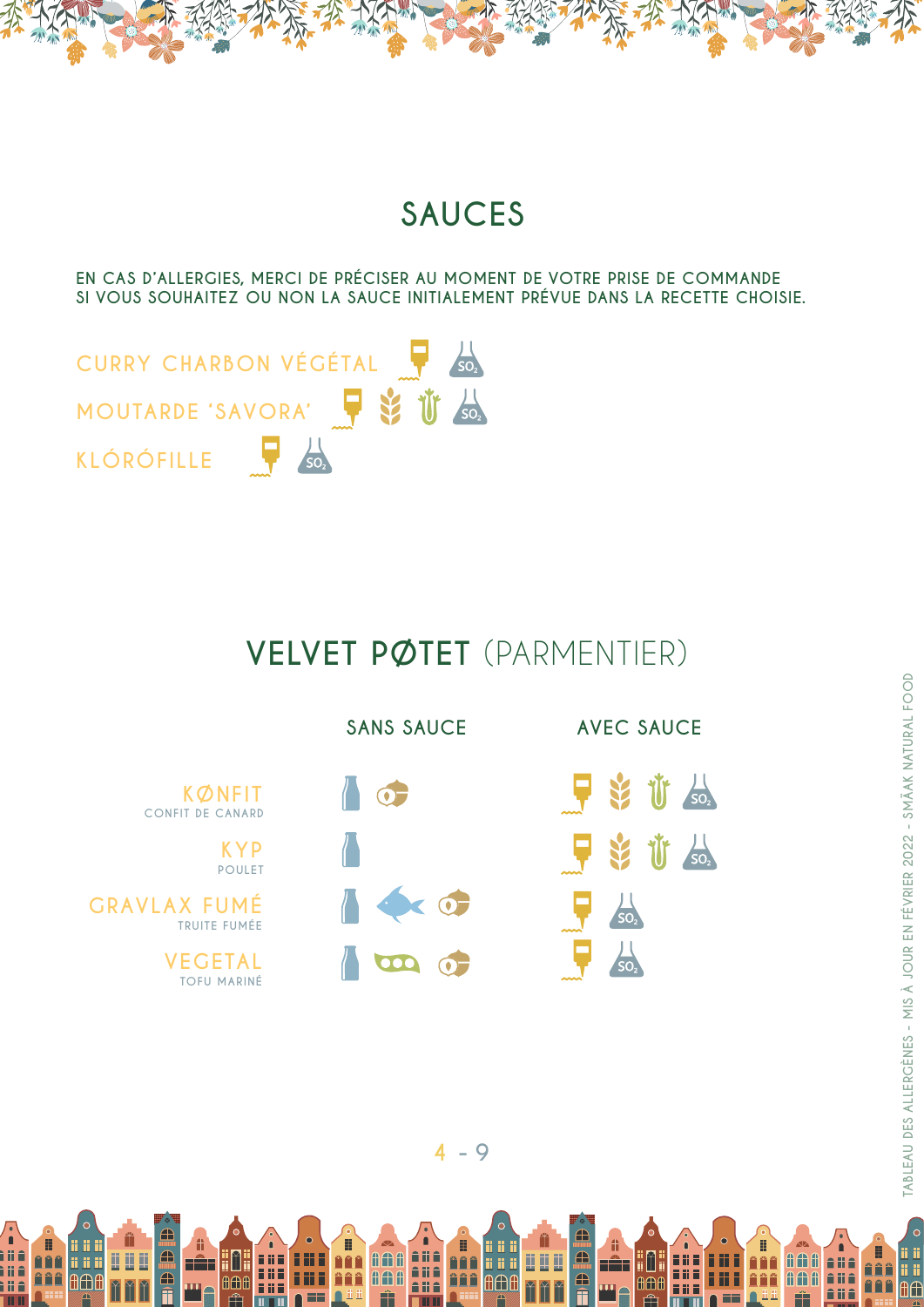#### **SALAD BØWL & SØP BØWL\***



**\* SULFITE possible en fonction de la marinade du moment des légumes de saison**

#### **BRØD KØMPLET**

#### **MÊMES ALLERGÈNES QUE DANS LA CATÉGORIE SALAD BØWL & SØP BØWL CI-DESSUS ALLERGÈNES EN PLUS** (PÂTE À BRØD) **:**

**TABLEAU DES ALLERGÈNES - MIS À JOUR EN FÉVRIER 2022 - SMÄAK NATURAL FOOD**

TABLEAU DES ALLERGÈNES - MIS À JOUR EN FÉVRIER 2022 - SMÄAK NATURAL FOOD

 $\epsilon$ 

lii ii

AÆ <u>AAA</u>

H

普鲁鲁 n n

**AAA** 

**AAA** 

**All A** 

Ali A

î li ê





H

ñññ

**AAA** 

in in in

AAF

alia<br>Alia

ê ji ê

**AAA** 

**AAA** 

Ш

u u u

Ħ

TË F

H

**AAf** 

**FILE** 

**File** 

١ü

m

 $\triangle$ 

a<br>A

H

 $\frac{a_1}{b_1}$ 

n<br>Ma

i ii ê

**THE** 

ii ii

**A** 

aña <mark>hili</mark>

 $\overline{\textbf{f}}$ 

Ę

青花青

a a a

<u>ana</u>

ii M

000

FÊT

Ħ

n i

<u>U U U</u>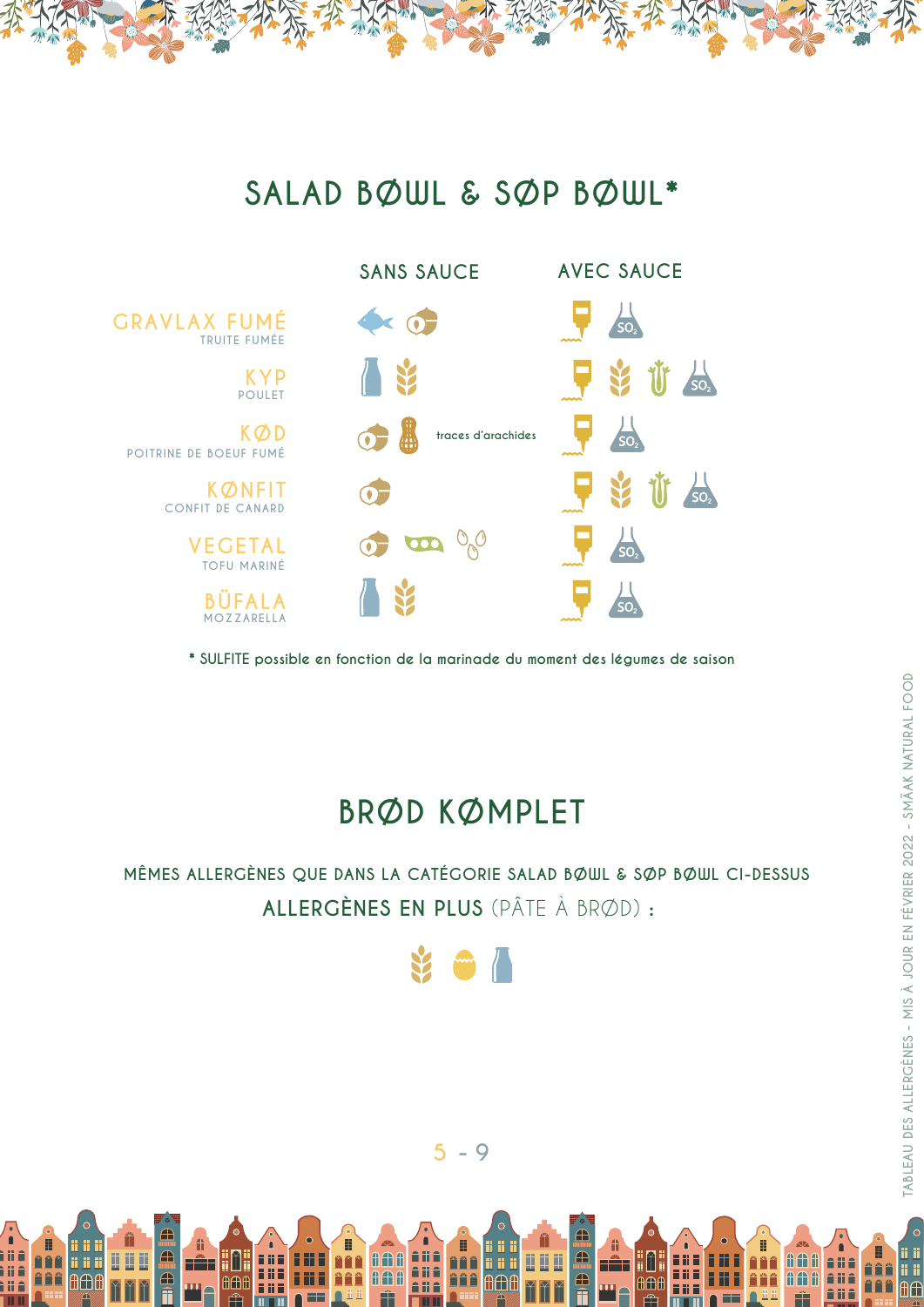#### **KRØK\***



**\* traces éventuelles de MOUTARDE dans les cornichons pickles & de FRUITS À COQUE dans le fromage frais.**

**EXTRA**



**SOUPE DU MOMENT**

**CRÈME DE POIS CHICHES** 

H

 $\frac{a_1}{b_1}$ 

ii û

Ħ

i il A

m

ii ii

**A** 

ti i <mark>î ĉ</mark>â

 $\overline{\textbf{f}}$ 

a<br>f

<u>U U U</u>

 $\mathbf{\Omega}$ M **SKYR DE BIQUETTE**

**SØLID PURÉE DE POMME DE TERRE SEULE**

Ħ

Е

n i

181

a a a

<u>ana</u>

HH.

000

FÊ F

**SMØRREBRØD**

 $\epsilon$ 

lii ii

AÆ <u>AAA</u>

H

普鲁鲁 l ii ii

<u>nan</u>

**AAA** 

**All A** 

î li î

î li ê



H

**A**<sup>C</sup>

**AAA** 

ê ji ê

**AAA** 

**AAA** 

i il

ii ii ii

₲₲₢

Ш

u u u

 $\overline{\mathbf{M}}$ 

fi

HË F

m

HH.

**nme** 

青花園

<u>Fii E</u>

iπ

m

A

 $\triangle$ 

a<br>A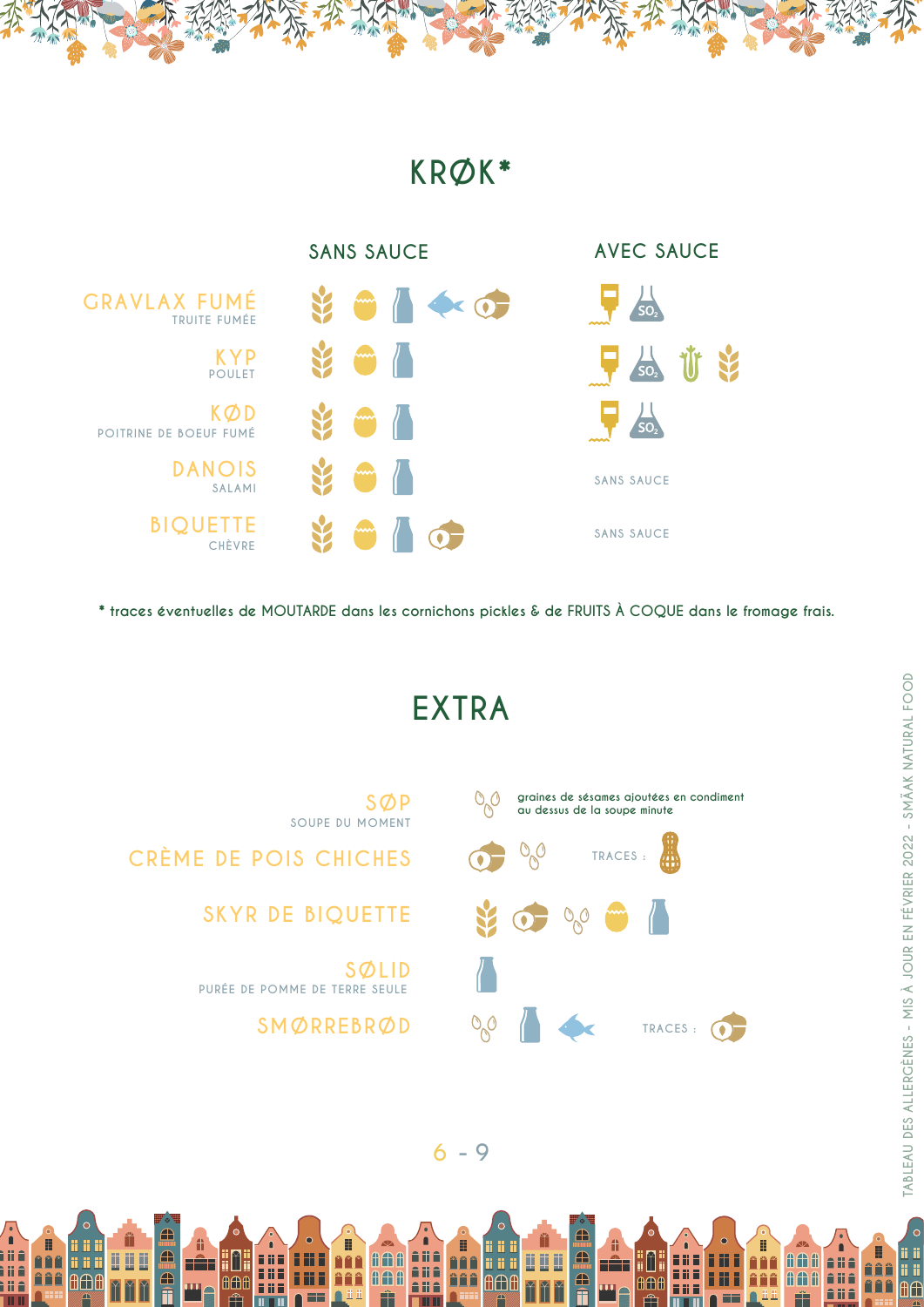### **BRØD** (PAIN GAUFRÉ)



#### RØKKBRØD

VÉRIFIER AUPRÈS DE NOS COLLABORATEURS LA LISTE DES INGRÉDIENTS DES ROKKBROD. CELLE-CI POUVANT VARIER.

 $O<sub>g</sub>$ 

 $7 - 9$ 

an<br>An

ana<br>Ana<br>Ana

**THE** 

**Andr** 

**AAA** 

Ĥ

in in in

**A** 

Â

TÊT

AAA

a a a

藟

Ħ

man.<br>Ngjarje

P

AAA

Ê

a<br>A<br>fi

<u>nän</u>

**In**  $\overline{R}$ M

a a a

nia<br>Ma<br>Ma

**THE** 

 $\overline{\mathbf{M}}$ 

M  $\overline{\mathbf{M}}$  fi

٢Ê٦

uu.

Hin.

 $\textcolor{red}{\textbf{0}}\textcolor{red}{\textbf{0}}\textcolor{red}{\textbf{0}}$ 

**FRE** 

m

e<br>A<br>fi

 $\bullet$ 

í ji

B

合合合

**AAA** 

I

**AAA** 

ĤĤ

H

 $=$ 

8

**AAA** 

**AAA** 

Ĥ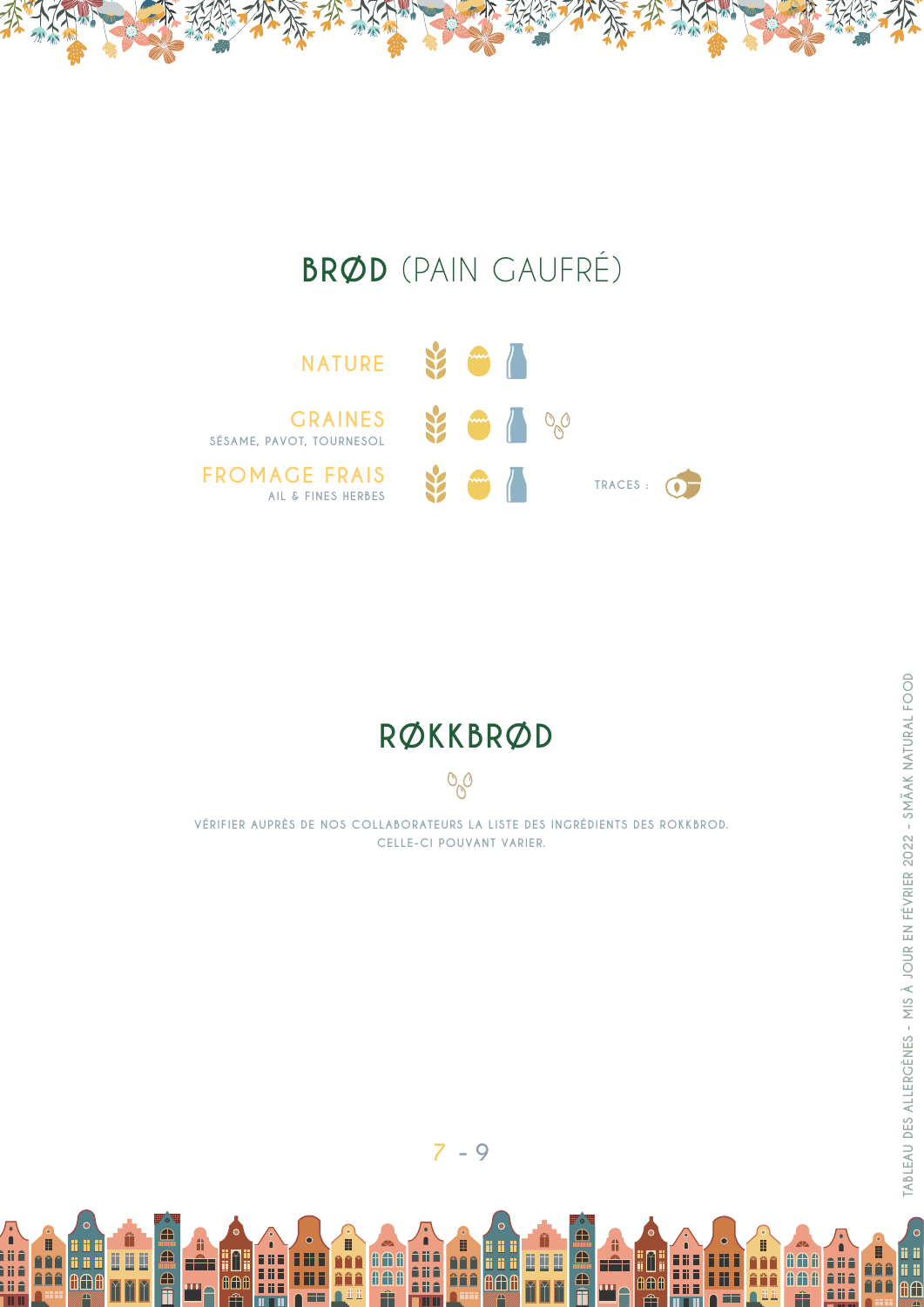#### **DESSERT**



**KØRN COCØ CHOCØ** 

**MØUSSE CHOCØ**

**ÄPPELMOS**

**SKYR GRANØLA**

**FRUITS**

**KARDEMUMMABULLAR**

**HAVREFLARN**

#### **ÄRTIK**

**Glace Vanille à l'ancienne avec gousses de Madagascar** 

 **Glace Caramel au beurre et à la fleur de sel de l'Ile de Ré** 

 **Pêche de vigne de la Vallée du Rhône**

ii ii

ii ii ii

**A** 

 $\overline{\textbf{f}}$ 

a<br>f

<u>U U U</u>

 $\overline{\mathbf{M}}$ **R** 

Ш

 $\sum_{i=1}^{n} \frac{1}{i}$ 

 $\frac{a}{b}$ 

i ii ê<br>Î ii ê

i il A

m

#### **KEX**

**Praliné Chocolat noir Miel local Caramel aux plantes**

īπ

m

青花青

m

HH.

**000** 

FÊT

 $\epsilon$ 

.<br>ii ii

AÆ <u>AAA</u>

H

普鲁鲁 l ii ii

**AAA** 

**AAA** 

âli û

Ali A

î li ê



H

 $\begin{array}{c} \bullet \\ \bullet \\ \bullet \end{array}$ 

**AAA** 

ana<br>Ana

ê ji ê

**AAA** 

**AAA** 

ii ii

ii ji ji

**AAC** 

Ц

<u>ii ii ii</u>

 $\overline{\mathbf{M}}$  $\overline{\mathbf{z}}$  fi

HË F

**FRE** 

H

١ü

m

HH.

**nme** 

 $\overline{\bigoplus}$ 

a<br>A